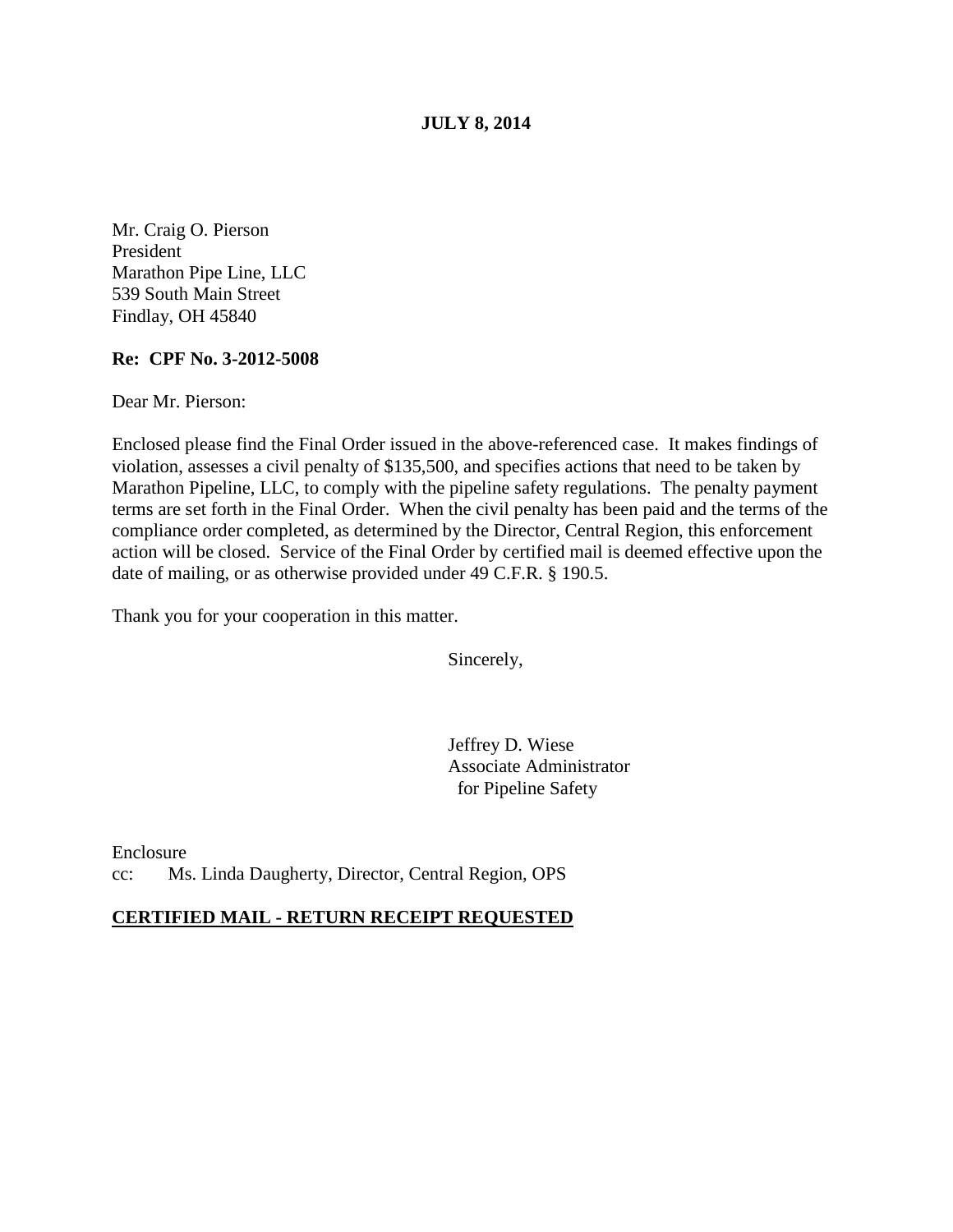### **U.S. DEPARTMENT OF TRANSPORTATION PIPELINE AND HAZARDOUS MATERIALS SAFETY ADMINISTRATION OFFICE OF PIPELINE SAFETY WASHINGTON, D.C. 20590**

 **) In the Matter of ) ) Marathon Pipe Line, LLC, ) CPF No. 3-2012-5008 ) Respondent. ) \_\_\_\_\_\_\_\_\_\_\_\_\_\_\_\_\_\_\_\_\_\_\_\_\_\_\_\_\_\_\_\_\_\_\_\_)** 

**\_\_\_\_\_\_\_\_\_\_\_\_\_\_\_\_\_\_\_\_\_\_\_\_\_\_\_\_\_\_\_\_\_\_\_\_** 

### **FINAL ORDER**

From July 12 through December 3, 2010, pursuant to 49 U.S.C. § 60117, a representative of the Pipeline and Hazardous Materials Safety Administration (PHMSA), Office of Pipeline Safety (OPS), conducted an on-site pipeline safety inspection of the facilities and records of Marathon Pipe Line, LLC (Marathon or Respondent), in the Ohio area. Marathon and Ohio River Pipe Line, LLC, own a network of pipeline systems, including approximately 962 miles of commoncarrier crude oil pipelines and approximately 1,819 miles of common-carrier product pipelines extending across nine states. $\frac{1}{1}$ 

As a result of the inspection, the Director, Central Region, OPS (Director), issued to Respondent, by letter dated April 26, 2012, a Notice of Probable Violation, Proposed Civil Penalty, and Proposed Compliance Order (Notice). In accordance with 49 C.F.R. § 190.207, the Notice proposed finding that Marathon had committed various violations of 49 C.F.R. Part 195 and assessing a civil penalty of \$135,500 for the alleged violations. The Notice also proposed ordering Respondent to take certain measures to correct the alleged violations.

Marathon responded to the Notice by letter dated June 1, 2012 (Response). The company contested several of the allegations, offered additional information in response to the Notice, and requested that the proposed civil penalty be reduced. Marathon also proposed a compromise penalty offer of \$30,000. Respondent did not request a hearing and therefore has waived its right to one.

# **FINDINGS OF VIOLATION**

The Notice alleged that Respondent violated 49 C.F.R. Part 195.402, as follows:

 $\overline{a}$ 

**Item 2:** The Notice alleged that Respondent violated 49 C.F.R. § 195.402(a), which states:

<sup>1</sup> http://www.marathonpipeline.com/Who We Are/Investor Information/ (last accessed December 6, 2013).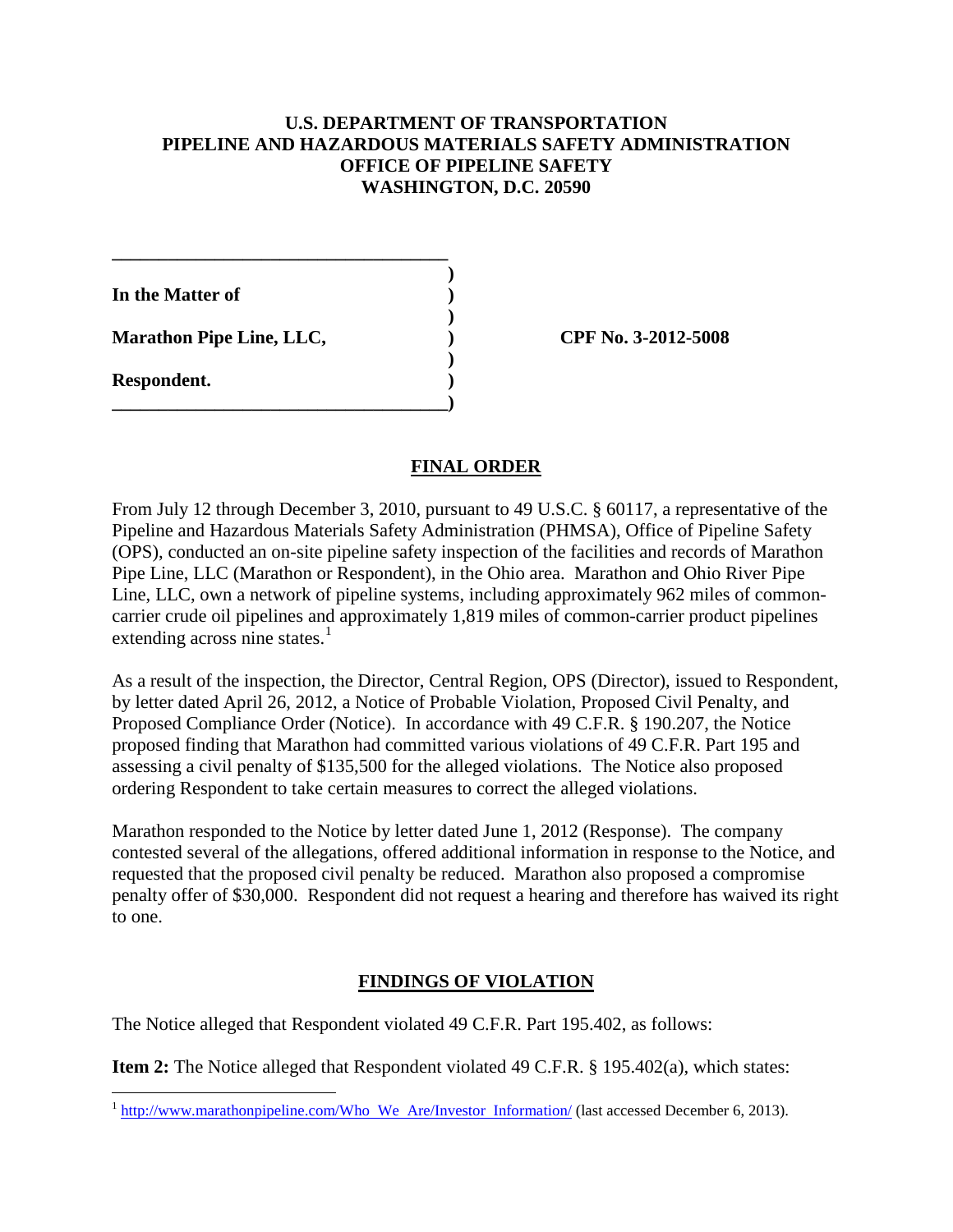#### **§ 195.402 Procedural manual for operations, maintenance, and emergencies.**

(a) *General.* Each operator shall prepare and follow for each pipeline system a manual of written procedures for conducting normal operations and maintenance activities and handling abnormal operations and emergencies. This manual shall be reviewed at intervals not exceeding 15 months, but at least once each calendar year, and appropriate changes made as necessary to insure that the manual is effective. This manual shall be prepared before initial operations of a pipeline system commence, and appropriate parts shall be kept at locations where operations and maintenance activities are conducted.

The Notice alleged that Respondent violated 49 C.F.R. § 195.402(a) by failing to follow its own manual of written procedures for designating mainline valves and conducting normal operations and maintenance activities on those valves. Specifically, the Notice alleged that Marathon failed to properly classify certain valves as mainline valves, based on its own definition of a mainline valve set forth in the company's procedure *MPLMNT115, Section 7.1*; therefore, Marathon did not properly designate nine of its mainline valves for inspection twice each calendar year but not to exceed 15 months.

In its Response, Marathon contested this allegation, arguing that a review of the nine valves listed in the Notice would indicate that six were, in fact, not mainline valves and therefore not subject to the twice-yearly inspection requirement. The company asserted that the following valves were properly identified as non-mainline valves: VALV – 02065 PL1 pig trap on the Woodriver-to- Clermont line; VALV – 020566 HWRT valve on the pig trap; valve at the Explorer station on the lateral line valve; the valve on the pig launcher at Martinsville  $6751 + 39$ MLV; and the valves inside of Marathon's Speedway Station.<sup>2</sup>

Upon review of the diagrams provided by Marathon of VALV-02065 PLI pig trap on the Woodriver-to-Clermont line, the VALV-020566 HWRT valve on the pig trap, and the valves inside the Speedway Station, it is apparent that those valves were capable of full-volume flow off the mainline and used to isolate mainline sections because they were the last shutoff valves before the pig trap. Most trap isolation and bypass valves are the first line of defense in the event of an emergency. Further, the valve on the pig launcher at Martinsville  $6751 + 39$  MLV was also capable of full-volume flow off the mainline and used to isolate the mainline valve because it

 $\overline{a}$ 

<sup>&</sup>lt;sup>2</sup> Marathon defined "Mainline valve" and Non-mainline valve" in *MPLMNT115* as follows:

<sup>&</sup>quot;Mainline valves are valves capable of full volume flow of the mainline which: (1) are used to isolate mainline sections or (2) are the first valve off the mainline in a lateral line used to isolate the mainline from other facilities (i.e. pump station, tank farm, low pressure manifold, etc.).

Non-mainline valves are capable of full volume flow of the mainline and are located within a facility that is isolated by the mainline valves that are located within or directly adjacent to the facility (station, junction, etc.). Examples of non-mainline valves include but are not limited to unit suction, unit discharge, bypass, control, manifold, and tank valves."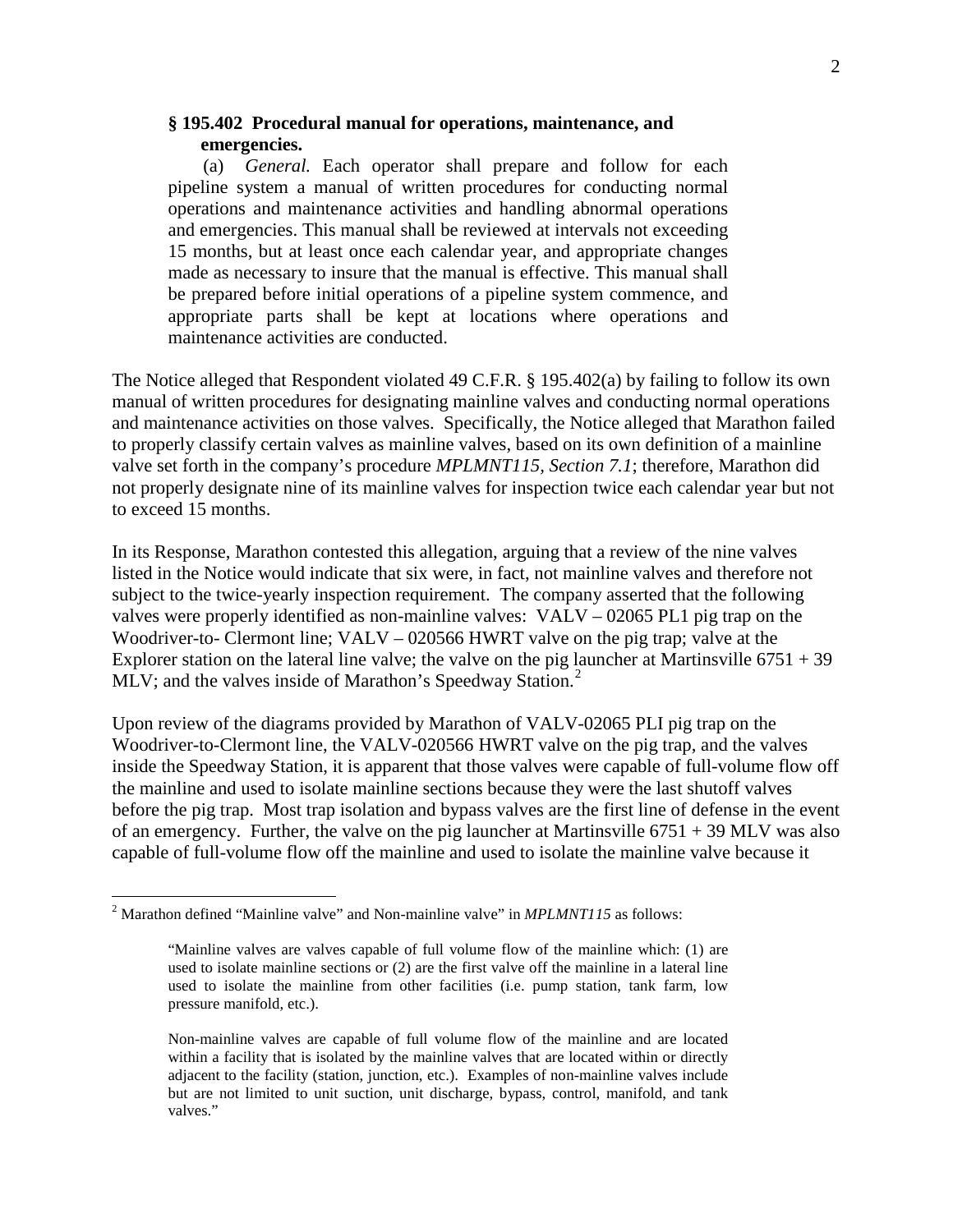3

was the final isolation valve before the lateral valves. I am unable to provide an analysis of the valve at the Explorer station because the diagram provided by the operator in its Response is illegible. Therefore, I am withdrawing this one instance of violation involving the Martinsville pig launcher valve. As for the remaining violations, the evidence supports the allegations of violation set forth in the Notice. Accordingly, after considering all of the evidence, I find that Marathon violated 49 C.F.R. § 195.402(a) by failing to follow its own written procedures for designating mainline valves and conducting normal operations and maintenance activities on those valves.

**Item 5:** The Notice alleged that Respondent violated 49 C.F.R. § 195.404(a), which states:

# **§ 195.404 Maps and records.**

(a) Each operator shall maintain current maps and records of its pipeline systems that include at least the following information:

- (1) Location and identification of the following pipeline facilities:
- (i) Breakout tanks;
- (ii) Pump stations;
- (iii) Scraper and sphere facilities;
- (iv) Pipeline valves;
- (v) Facilities to which  $\S 195.402(c)(9)$  applies;
- (vi) Rights-of-way; and
- (vii) Safety devices to which § 195.428 applies.

The Notice alleged that Respondent violated 49 C.F.R. § 195.404(a) by failing to maintain current maps of its pipeline systems. Specifically, the Notice alleged that Marathon's Geographic Information Systems alignment sheets were developed with the c onstruction inventories and had not been proofed or updated by field personnel since 1999. The Notice alleged that the company's alignment sheets showed a number of errors, including elevations, legends, valve locations, pipe coating, pipe wall thickness and grade.

Respondent did not contest this allegation of violation. Accordingly, based upon a review of all of the evidence, I find that Respondent violated 49 C.F.R. § 195.404(a) by failing to maintain current maps of its pipeline systems.

**Item 7:** The Notice alleged that Respondent violated 49 C.F.R. § 195.420(b), which states:

# **§ 195.420 Valve maintenance.**

 $(a) \ldots$ 

(b) Each operator shall, at intervals not exceeding 7½ months, but at least twice each calendar year, inspect each mainline valve to determine that it is functioning properly.

The Notice alleged that Respondent violated 49 C.F.R. § 195.420(b) by failing to inspect each mainline valve at intervals not exceeding 7½ months, but at least twice each calendar year. Specifically, the Notice alleged that Marathon inspected VALV – 103404 VDC Philips Junction MLV 15 only once in the 2008, 2009, and 2010 calendar years. In addition, it alleged that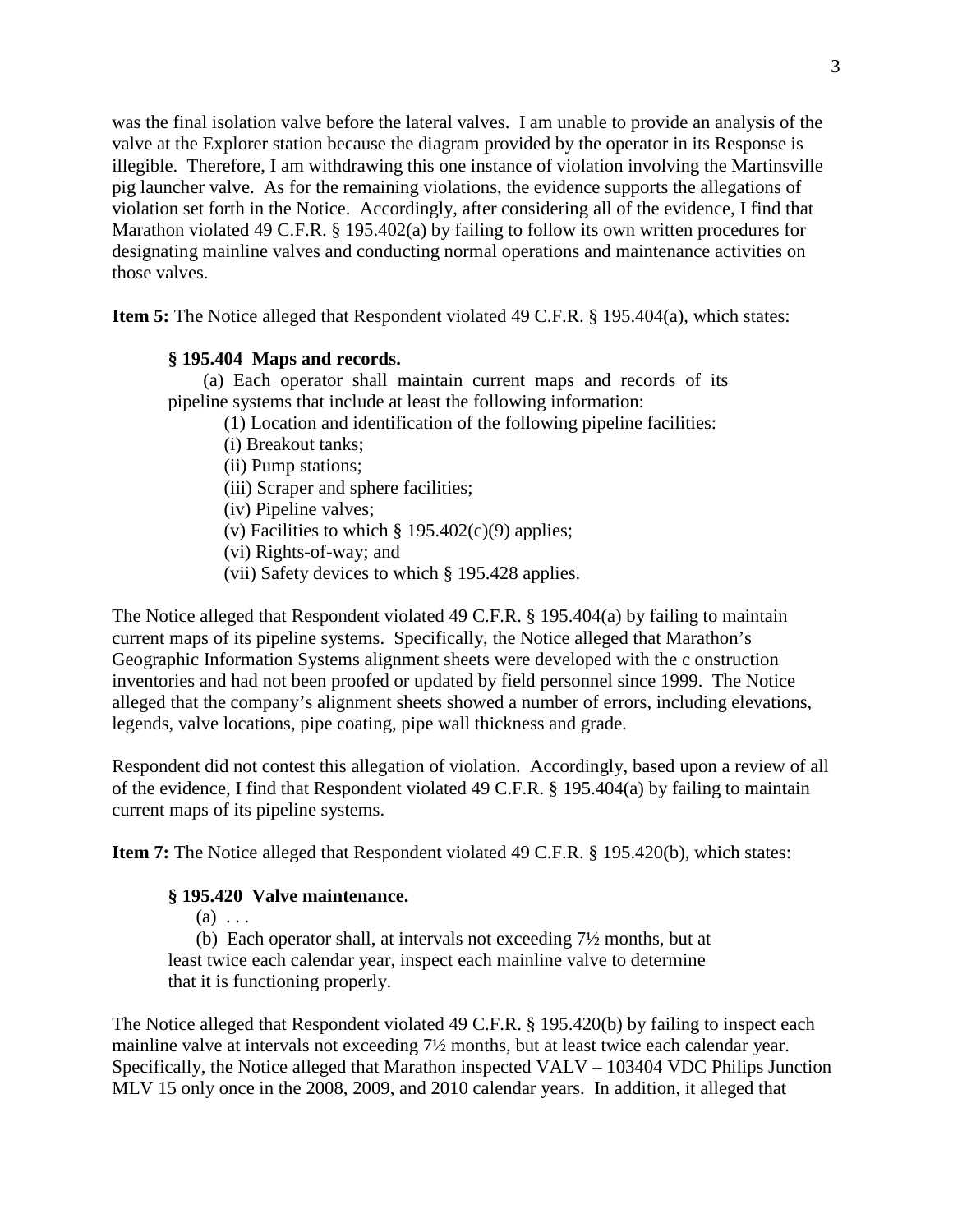VALV HG17 was inspected only once in 2009 and not inspected at all in 2010.

Respondent did not contest this allegation of violation but requested a reduction of the proposed penalty, which I will address in the Assessment of Penalties section below. Accordingly, based upon a review of all of the evidence, I find that Respondent violated 49 C.F.R. § 195.420(b) by failing to inspect each mainline valve at intervals not exceeding 7½ months, but at least twice each calendar year.

**Item 8:** The Notice alleged that Respondent violated 49 C.F.R. § 195.428(a), which states:

#### **§ 195.428 Overpressure safety devices and overfill protection systems.**

(a) Except as provided in paragraph (b) of this section, each operator shall, at intervals not exceeding 15 months, but at least once each calendar year, or in the case of pipelines used to carry highly volatile liquids, at intervals not to exceed 7½ months, but at least twice each calendar year, inspect and test each pressure limiting device, relief valve, pressure regulator, or other item of pressure control equipment to determine that it is functioning properly, is in good mechanical condition, and is adequate from the standpoint of capacity and reliability of operation for the service in which it is used.

The Notice alleged that Respondent violated 49 C.F.R. § 195.428(a) by failing to inspect and test each relief valve, at intervals not exceeding 15 months, to determine that it was functioning properly, was in good mechanical condition, and was adequate from the standpoint of capacity and reliability of operation for the service in which it was used. Specifically, the Notice alleged that Marathon did not inspect all thermal relief valves at the Harrison, East Spartan, Robinson, and Louisville stations. Additionally, inspections at Patoka, Martinsville, Clermont, and Findlay RV6 exceeded the 15-month maximum interval by five days, from April 8, 2008, to July 13, 2009.

In its Response, Marathon admitted it had failed to inspect all of the valves at the Louisville Station and had improperly numbered the valves at Wood River. Respondent also claimed that it did not operate the Harrison location and provided evidence that it had timely inspected the valves at Findlay RV6. Marathon argued that it had not been provided with sufficient information to determine the validity of the remaining claims for the East Sparta, Robinson, Patoka, Martinsville, and Clermont locations.

Based on the evidence that the Respondent has provided, it appears that Marathon did timely inspect the valves at Findlay RV6 and that it did not own the Harrison location. As for its argument about insufficient information as to the remaining claims, as noted in the Violation Report, the devices were not uniquely numbered by Marathon; therefore, the Notice could not identify which specific valves were not inspected. Moreover, exit interviews with Marathon personnel indicated that the company did not consider certain safety valves to be jurisdictional to the U.S. Department of Transportation and therefore were not inspected. In order to maintain compliance with the regulations, an operator must not only perform the required inspections but be able to present evidence during the inspection that it has complied.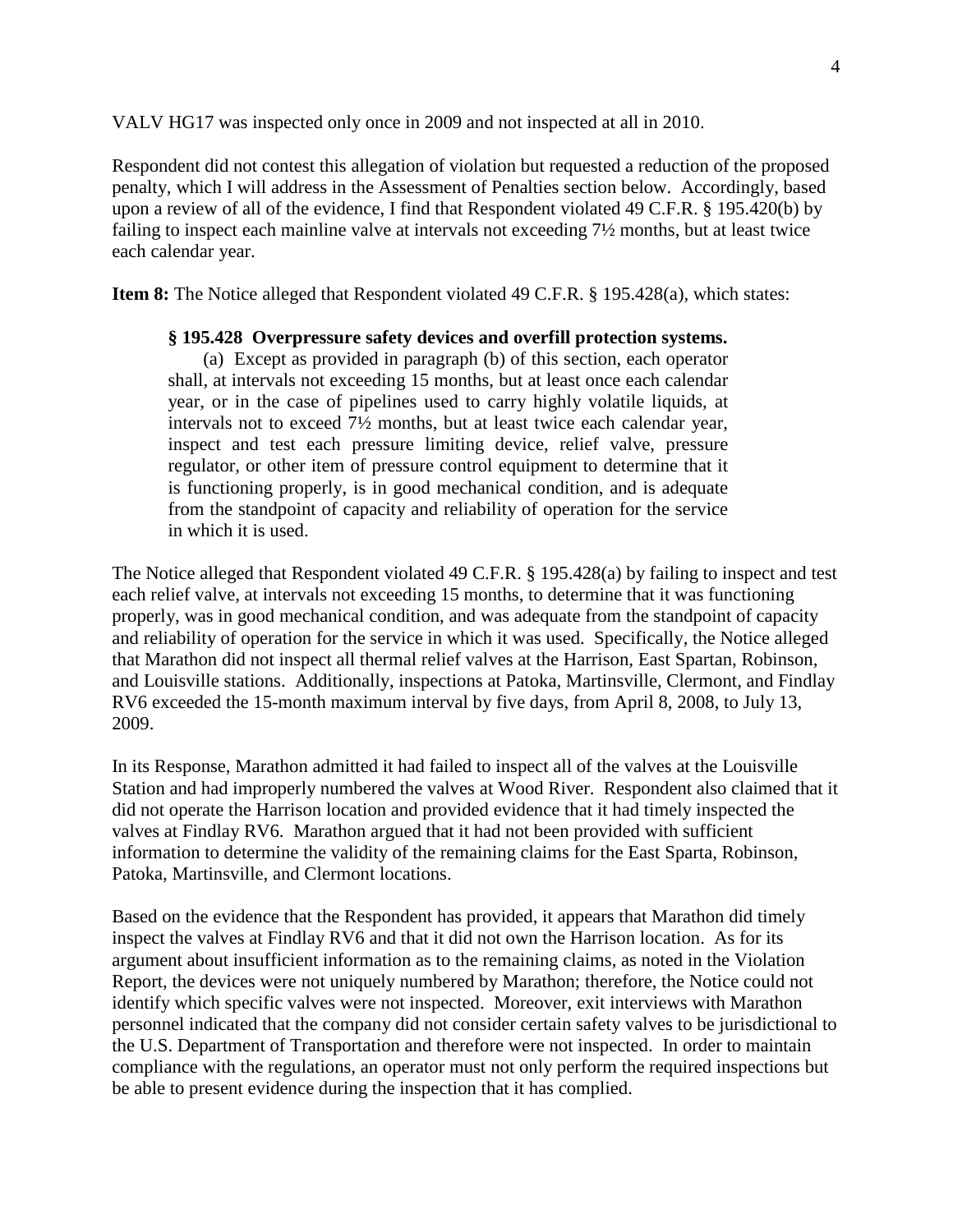Accordingly, after considering all of the evidence, I find that Respondent violated 49 C.F.R. § 195.428(a) by failing to inspect and test each relief valve at intervals not exceeding 15 months to determine that it was functioning properly, was in good mechanical condition, and was adequate from the standpoint of capacity and reliability of operation for the service in which it was used.

**Item 9:** The Notice alleged that Respondent violated 49 C.F.R. § 195.567(a), which states:

### **§ 195.567 Which pipelines must have test leads and what must I do to install and maintain the leads?**

(a) *General.* Except for offshore pipelines, each buried or submerged pipeline or segment of pipeline under cathodic protection required by this subpart must have electrical test leads for external corrosion control. However, this requirement does not apply until December 27, 2004 to pipelines or pipeline segments on which test leads were not required by regulations in effect before January 28, 2002.

The Notice alleged that Respondent violated 49 C.F.R. § 195.567(a) by failing to have electrical test leads for external corrosion control on each pipeline segment under cathodic protection. Specifically, it alleged that Marathon systematically incorporated a significant number of operational bonds for connecting multiple segments of pipeline together to protect the system as a whole, but failed to install test leads for each segment.

Respondent did not contest this allegation. Accordingly, based upon a review of all of the evidence, I find that Respondent violated 49 C.F.R. § 195.567(a) by failing to have electrical test leads for external corrosion control on each pipeline segment under cathodic protection.

These findings of violation will be considered prior offenses in any subsequent enforcement action taken against Respondent.

# **ASSESSMENT OF PENALTIES**

Under 49 U.S.C. § 60122, Respondent is subject to an administrative civil penalty not to exceed \$100,000 per violation for each day of the violation, up to a maximum of \$1,000,000 for any related series of violations. In determining the amount of a civil penalty under 49 U.S.C. § 60122 and 49 C.F.R. § 190.225, I must consider the following criteria: the nature, circumstances, and gravity of the violation, including adverse impact on the environment; the degree of Respondent's culpability; the history of Respondent's prior offenses; the Respondent's ability to pay the penalty and any effect that the penalty may have on its ability to continue doing business; and the good faith of Respondent in attempting to comply with the pipeline safety regulations. In addition, I may consider the economic benefit gained from the violation without any reduction because of subsequent damages, and such other matters as justice may require. The Notice proposed a total civil penalty of \$135,500 for the violations cited above.

**Item 2:** The Notice proposed a civil penalty of \$63,200 for Respondent's violation of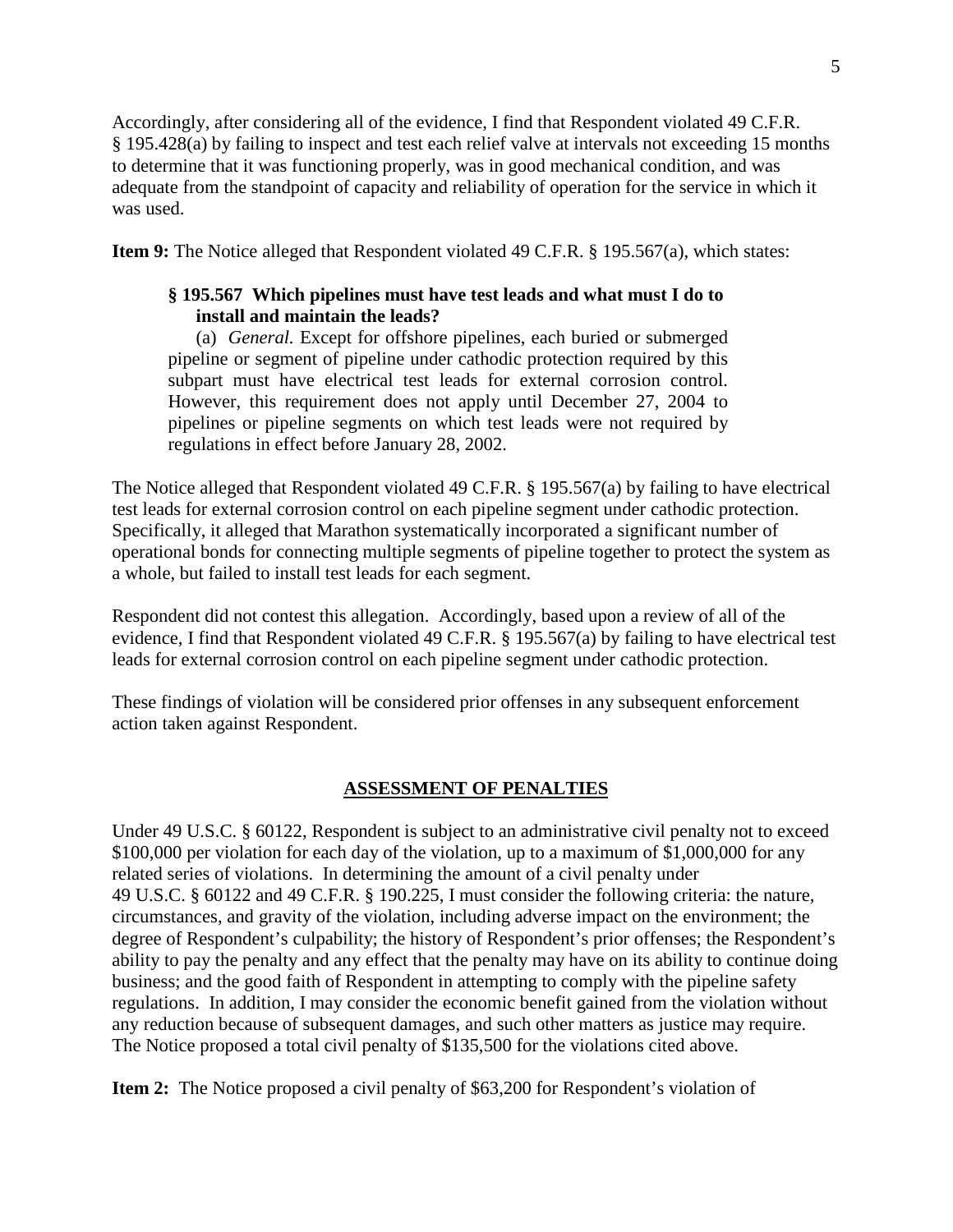49 C.F.R. § 195.402(a), for failing to follow its own written procedures for designating mainline valves and conducting normal operations and maintenance activities on those valves. As discussed above, I found that the valves in question did, in fact, meet Marathon's own definition of mainline valves. Respondent requested a penalty reduction based upon its good-faith belief that some of the cited valves were not mainline valves. However, as discussed above, Marathon failed to follow its own procedures in how such valves should be classified. The timely inspection for these valves is critical to the safe operation of the pipeline system since they provide the first line of defense in the event of an emergency. I am not convinced that a misidentification of the valves based on its own procedures entitles Marathon to a penalty reduction based on a good-faith mistake in its interpretation of a regulatory requirement.

As for the single instance discussed above, where one charge was withdrawn based on the illegibility of the document provided by Marathon, I have reviewed the penalty assessment criteria and calculation for this Item and find that withdrawal of this single charge would not affect the penalty as originally proposed. Accordingly, having reviewed the record and considered the assessment criteria, I assess Respondent a civil penalty of \$63,200 for violation of 49 C.F.R. § 195.402(a).

**Item 5:** The Notice proposed a civil penalty of \$26,000 for Respondent's violation of 49 C.F.R. § 195.404(a), for failing to maintain current maps of its pipeline systems. Marathon neither contested the allegation nor presented any evidence or argument justifying a reduction in the proposed penalty. Accordingly, having reviewed the record and considered the assessment criteria, I assess Respondent a civil penalty of \$26,000 for violation of 49 C.F.R. § 195.404(a).

**Item 7:** The Notice proposed a civil penalty of \$46,300 for Respondent's violation of 49 C.F.R. § 195.420(b), for failing to inspect each mainline valve twice each calendar year at intervals not exceeding 7½ months. Marathon did not contest the allegation of violation but sought a lower penalty of \$12,000 for two reasons. First, the company claimed to have now inspected all of the mainline valves in question and that "they have successfully passed inspection on a semi-annual basis…." Second, Marathon asserted that the valves "are not located in remote or isolated locations" and "have not and do not present significant safety risks."<sup>3</sup>

Under PHMSA's standard penalty assessment criteria, I see no reason to reduce the proposed penalty. Respondent's failure to properly inspect these mainline valves placed the safety of its pipeline at risk, as well as that of the public, property, and the environment in the vicinity of the pipeline. Fully functioning valves are extremely important to mitigate damage during an emergency, as mainline valves can be closed to isolate part of a pipeline system and limit the volume of product released in the event of a spill.

Neither does the fact that the valves were successfully tested *after* the PHMSA inspection and found to be in good working order support a reduction. In applying the penalty assessment criteria, PHMSA does not make deductions for subsequent inspections or tests that turn out to be satisfactory or to show compliance. Such an approach would undermine any incentive for operators to conduct routine inspections properly and that play an integral part in normal

 $\overline{a}$ 

 $3$  Response at 4.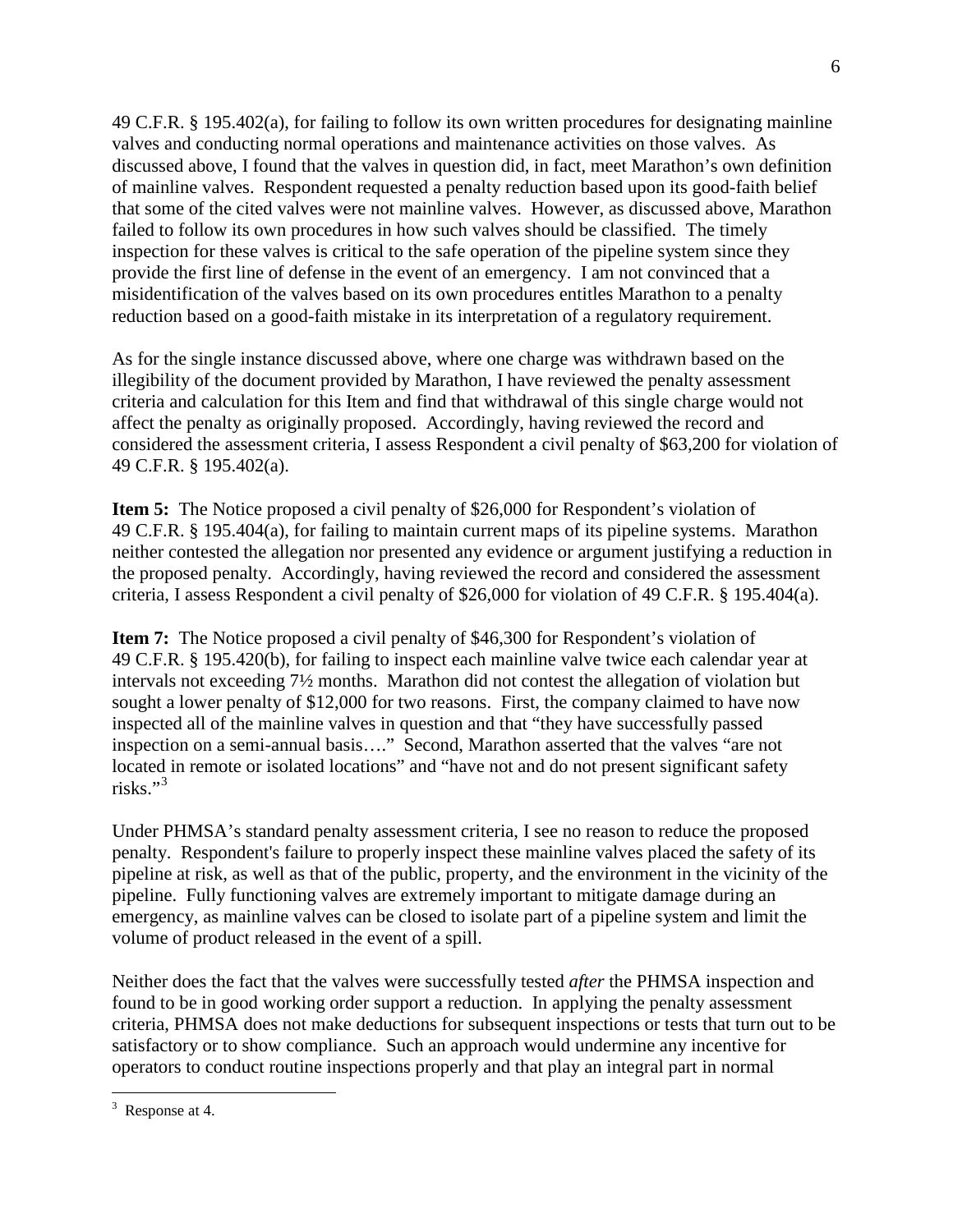operations and maintenance. Although, PHMSA appreciates the efforts by Marathon after the Notice was issued, the proposed penalty reflects the company's failure to conduct required inspections prior to the PHMSA inspection. Accordingly, having reviewed the record and considered the assessment criteria, I assess Respondent a civil penalty of \$46,300 for violation of 49 C.F.R. § 195.420(b).

In summary, having reviewed the record and considered the assessment criteria for each of the Items cited above, I assess Respondent a total civil penalty of **\$135,500**.

Payment of the civil penalty must be made within 20 days of service. Federal regulations (49 C.F.R. § 89.21(b)(3)) require such payment to be made by wire transfer through the Federal Reserve Communications System (Fedwire), to the account of the U.S. Treasury. Detailed instructions are contained in the enclosure. Questions concerning wire transfers should be directed to: Financial Operations Division (AMZ-341), Federal Aviation Administration, Mike Monroney Aeronautical Center, P.O. Box 269039, Oklahoma City, Oklahoma 73125. The Financial Operations Division telephone number is (405) 954-8893.

Failure to pay the \$135,500 civil penalty will result in accrual of interest at the current annual rate in accordance with 31 U.S.C. § 3717, 31 C.F.R. § 901.9 and 49 C.F.R. § 89.23. Pursuant to those same authorities, a late penalty charge of six percent (6%) per annum will be charged if payment is not made within 110 days of service. Furthermore, failure to pay the civil penalty may result in referral of the matter to the Attorney General for appropriate action in a district court of the United States.

### **COMPLIANCE ORDER**

The Notice proposed a compliance order with respect to Items 2, 5, 8 and 9 in the Notice for violations of 49 C.F.R. §§ 195.402(a), 195.404(a), 195.428(a) and 195.567(a), respectively. Under 49 U.S.C. § 60118(a), each person who engages in the transportation of hazardous liquids or who owns or operates a pipeline facility is required to comply with the applicable safety standards established under chapter 601. Pursuant to the authority of 49 U.S.C. § 60118(b) and 49 C.F.R. § 190.217, Respondent is ordered to take the following actions to ensure compliance with the pipeline safety regulations applicable to its operations:

> 1. With respect to the violation of § 195.402(a) (**Item 2**), Respondent must apply its definitions of "mainline" and "non-mainline valves" to all valves on its pipeline system to determine which additional valves require inspection. Each previously unidentified valve that meets the definition of "mainline valve" shall be added to the Marathon valve inspection schedule and inspected.

2. With respect to the violation of § 195.404(a) (**Item 5**), Respondent must review all alignment sheets and its GIS system for incorrect or omitted information. Upon completion, each sheet shall be reviewed for accuracy by the subject matter expert assigned to the field areas that each sheet represents.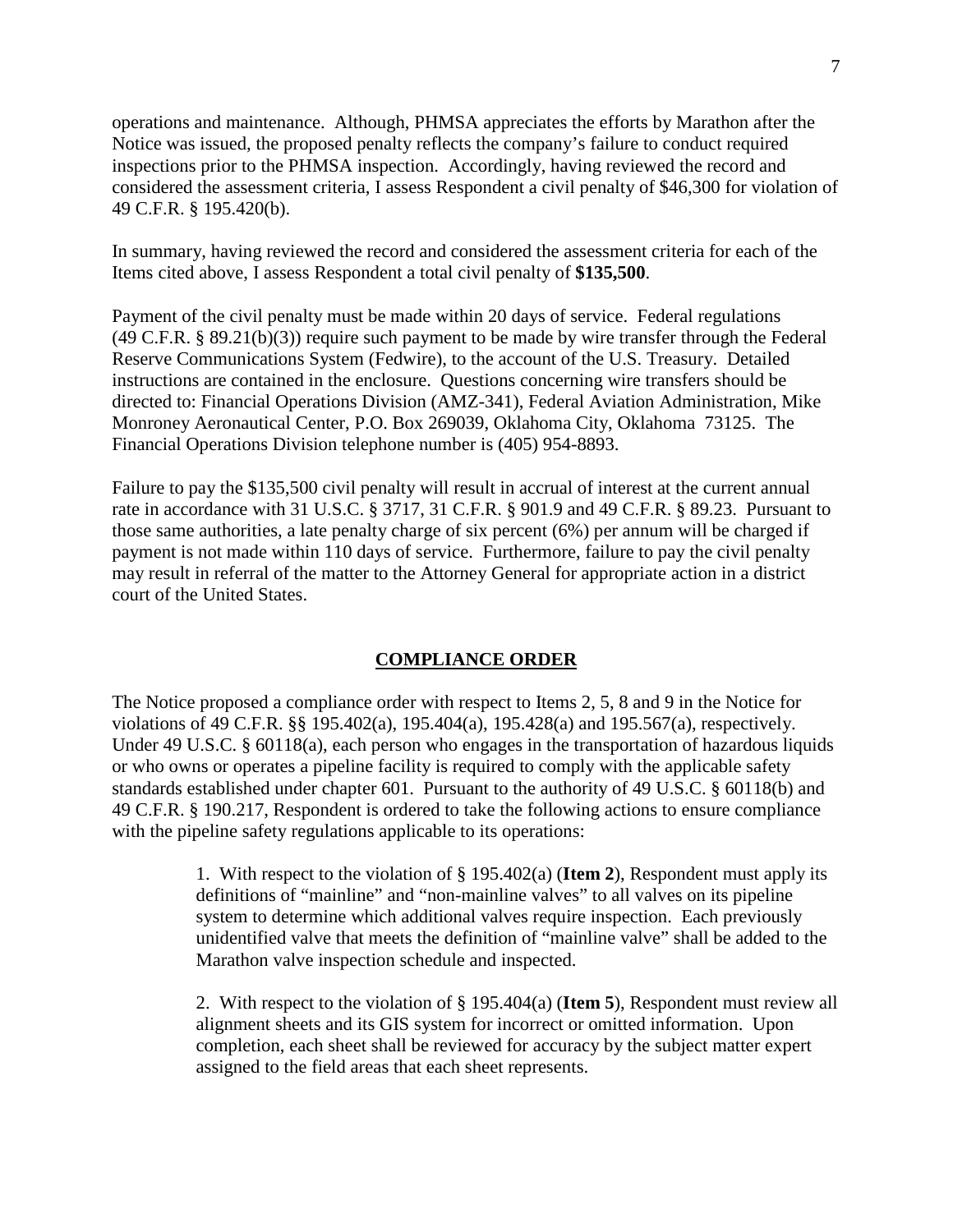3. With respect to the violation of § 195.428(a) (**Item 8**), Respondent must review its facilities, identify all thermal relief devices, and uniquely label them. Marathon shall then inspect each relief valve that is not currently within its inspection cycle to determine whether it is functioning properly.

4. With respect to the violation of § 195.567(a) (**Item 9**), pertaining to having test leads on each segment of pipeline, Marathon must identify and document all locations of operational bonds. This identification will reveal the location of each segment of pipeline. Marathon must then ensure that each segment has a corresponding test lead. For segments identified as lacking test leads, the company shall install proper test leads.

5. Marathon shall perform the compliance requirements above within 180 days of receipt of the Final Order. The Director may extend the deadline based on a written request justifying an extension for good cause.

The Director may grant an extension of time to comply with any of the required items upon a written request timely submitted by the Respondent and demonstrating good cause for an extension.

Failure to comply with this Order may result in the administrative assessment of civil penalties not to exceed \$200,000 for each violation for each day the violation continues or in referral to the Attorney General for appropriate relief in a district court of the United States.

#### **WARNING ITEMS**

With respect to Items 1, 3, 4, 6, and 10, the Notice alleged probable violations of Part 195 but did not propose a civil penalty or compliance order for these items. Therefore, these are considered to be warning items. The warnings were for:

49 C.F.R. § 195.56 **(Item 1)** ─ Respondent's alleged failure to report a safetyrelated condition within five working days after the day a representative of the operator first determines that the condition exists, but not later than 10 working days after discovery;

49 C.F.R.  $\S$  195.402(a) **(Item 3)** — Respondent's alleged failure to review its procedural manual for operations, maintenance, and emergencies, at intervals not exceeding 15 months;

49 C.F.R.  $\S 195.56(a)(12)$  (**Item 4**)  $-$  Respondent's alleged failure to establish and maintain liaison with fire, police, and other appropriate public officials to learn the responsibility and resources of each government organization that may respond to a hazardous liquid or pipeline emergency;